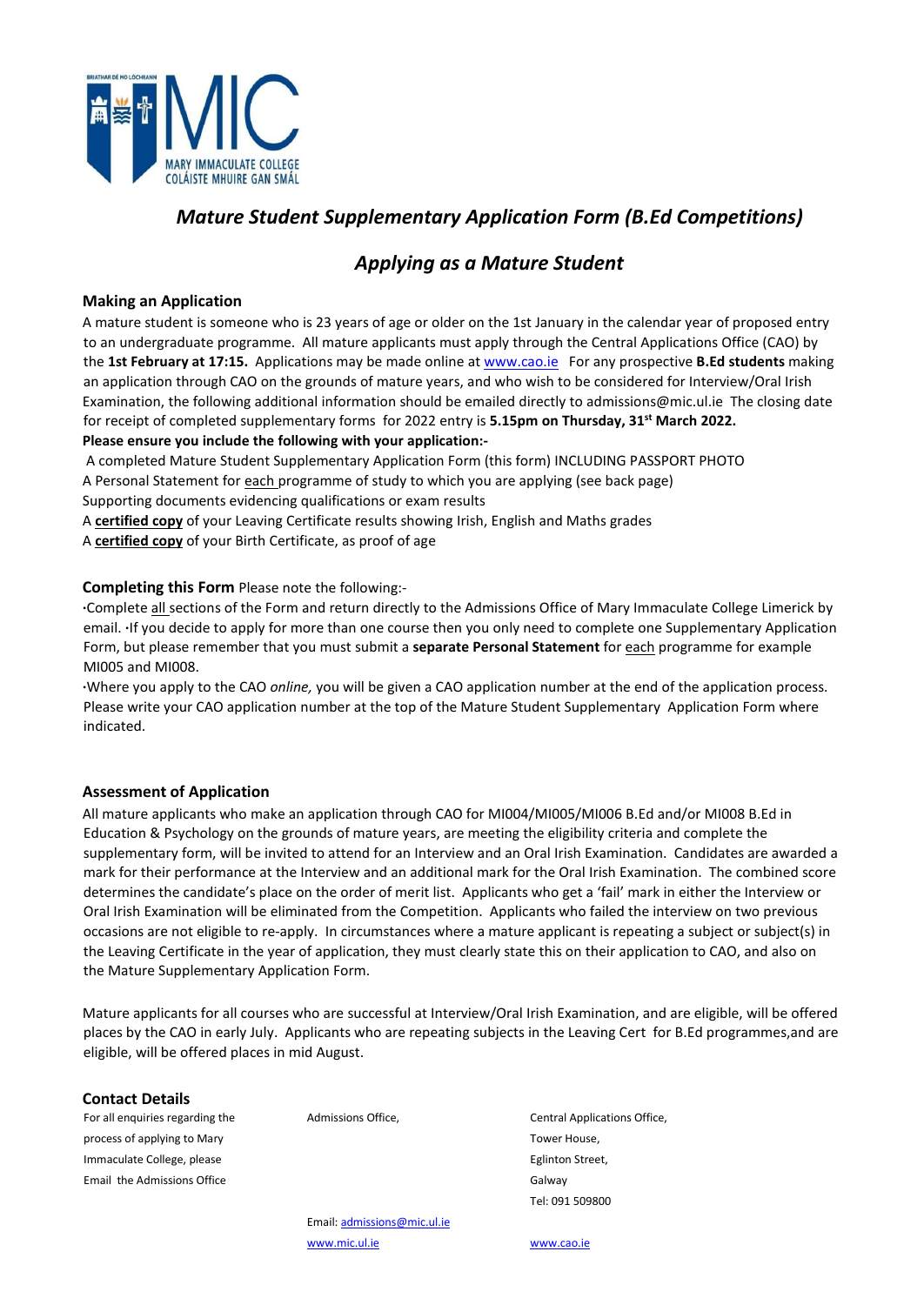

| <b>Photo</b> |  |
|--------------|--|
|              |  |
|              |  |
|              |  |
|              |  |

#### **PLEASE REMEMBER TO ATTACH A PASSPORT SIZED PHOTO TO THE TOP OF THIS APPLICATION**

# *MATURE STUDENT SUPPLEMENTARY INFORMATION FORM*

| Date Applied to CAO:                                           | <b>CAO Number:</b>                                                 |
|----------------------------------------------------------------|--------------------------------------------------------------------|
| <b>1. Personal Details</b>                                     |                                                                    |
| <b>Customary Name:</b><br>(to be used on all official records) |                                                                    |
| Name as on Birth Certificate:<br>Address:                      |                                                                    |
| Date of Birth:                                                 | Please forward certified copy of Birth Certificate as proof of age |
| Mobile No:                                                     | Home Number:                                                       |
| Email Address:                                                 |                                                                    |

**2. If you are invited for Interview, please indicate whether you would prefer to be interviewed mainly through English or Irish**

**Irish English** 

Please note that all candidates have to attend the Oral Irish examination, which is conducted separately from the main interview.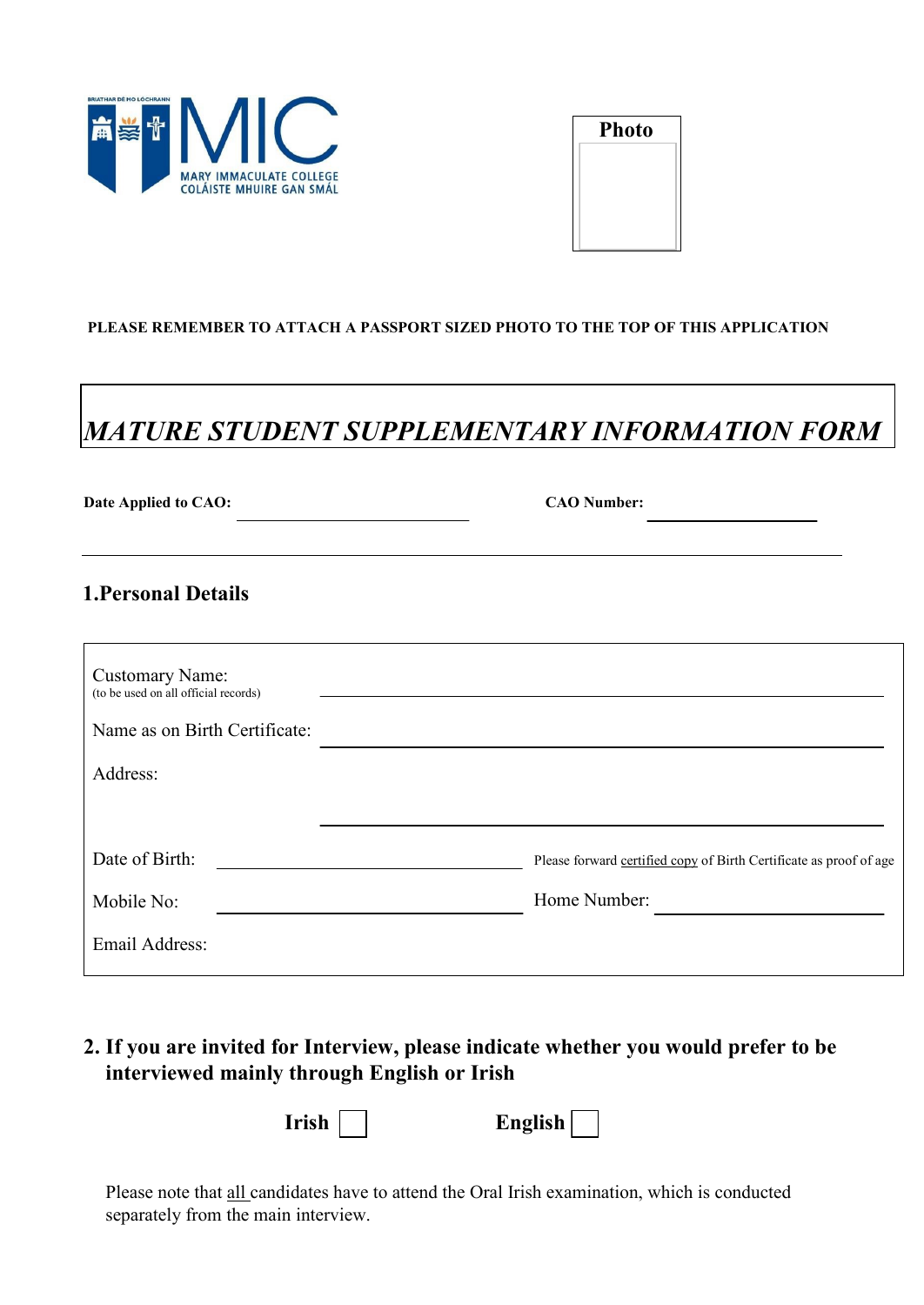**Have you previously applied for a place on the B.Ed programme on the basis of mature years to MIC** 

 $Yes \Box$  No  $\Box$ 

## **3. Second Level Education**

**Please attach certified copies of any Leaving Certificate Exams taken to date. Please do not post in original copies as they will not be returned.** 

| <b>Examination Taken</b> |  |  |
|--------------------------|--|--|
|                          |  |  |
|                          |  |  |
|                          |  |  |
|                          |  |  |
|                          |  |  |
|                          |  |  |

**4. If you are sitting the Leaving Certificate/GCE/GCSE Examinations to meet entry requirements this year, please state your examination number, subjects and level of exam.** 

## **5. Further Education**

List current and previous qualifications in order of most recent

| Name & Address of<br><b>Institution Attended</b> | from | <b>Years of Study</b><br>to | <b>Courses Taken</b> | Qualification<br>Obtained | <b>Class of</b><br>Qualification |
|--------------------------------------------------|------|-----------------------------|----------------------|---------------------------|----------------------------------|
|                                                  |      |                             |                      |                           |                                  |
|                                                  |      |                             |                      |                           |                                  |
|                                                  |      |                             |                      |                           |                                  |
|                                                  |      |                             |                      |                           |                                  |
|                                                  |      |                             |                      |                           |                                  |

 $\overline{\phantom{a}}$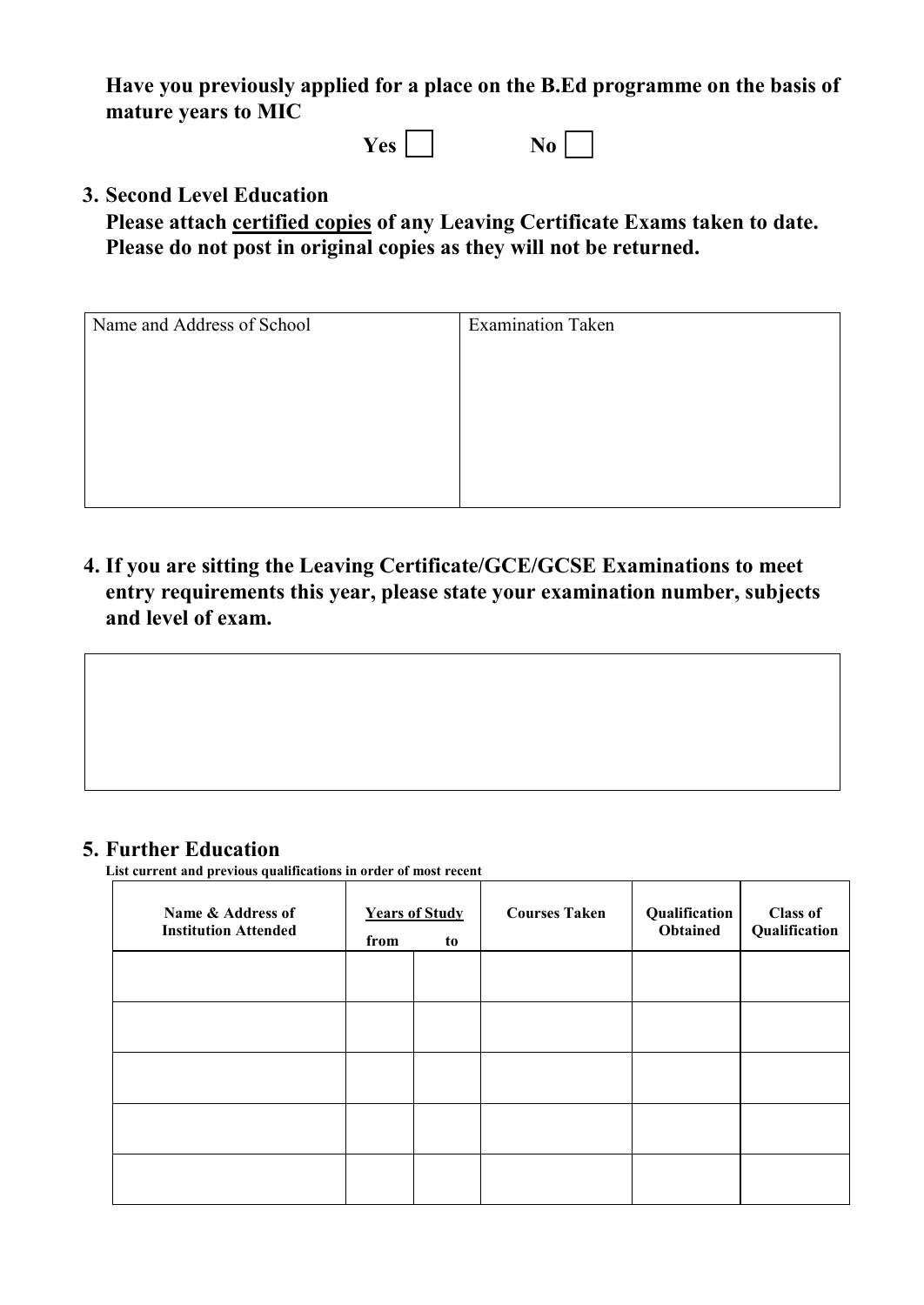## **6. Employment Experience**

#### *Most recent employment first:*

| Name & Address of Employer | from | to | <b>Nature of Duties</b> |
|----------------------------|------|----|-------------------------|
|                            |      |    |                         |
|                            |      |    |                         |
|                            |      |    |                         |
|                            |      |    |                         |
|                            |      |    |                         |
|                            |      |    |                         |
|                            |      |    |                         |
|                            |      |    |                         |
|                            |      |    |                         |
|                            |      |    |                         |

**7. Name, Address and Telephone No. of two Referees:** Mary Immaculate College will assume permission to contact Referees, unless an applicant has stated otherwise. Please give  **details of 2 persons not related to you** 

| Name:    | Name:    |
|----------|----------|
| Address: | Address: |
|          |          |
|          |          |
| Tel No:  | Tel No:  |

## **Checklist**

**1.Have you completed all sections of this form?** 

**2.Have you included a certified copy of your Birth Certificate?** 

- **3. Have you included a separate personal statement for each of the programmes of study to which you are applying?**
- **4. Have you included supporting documents evidencing qualifications?**
- **5. Have you signed and dated the Applicant Declaration?**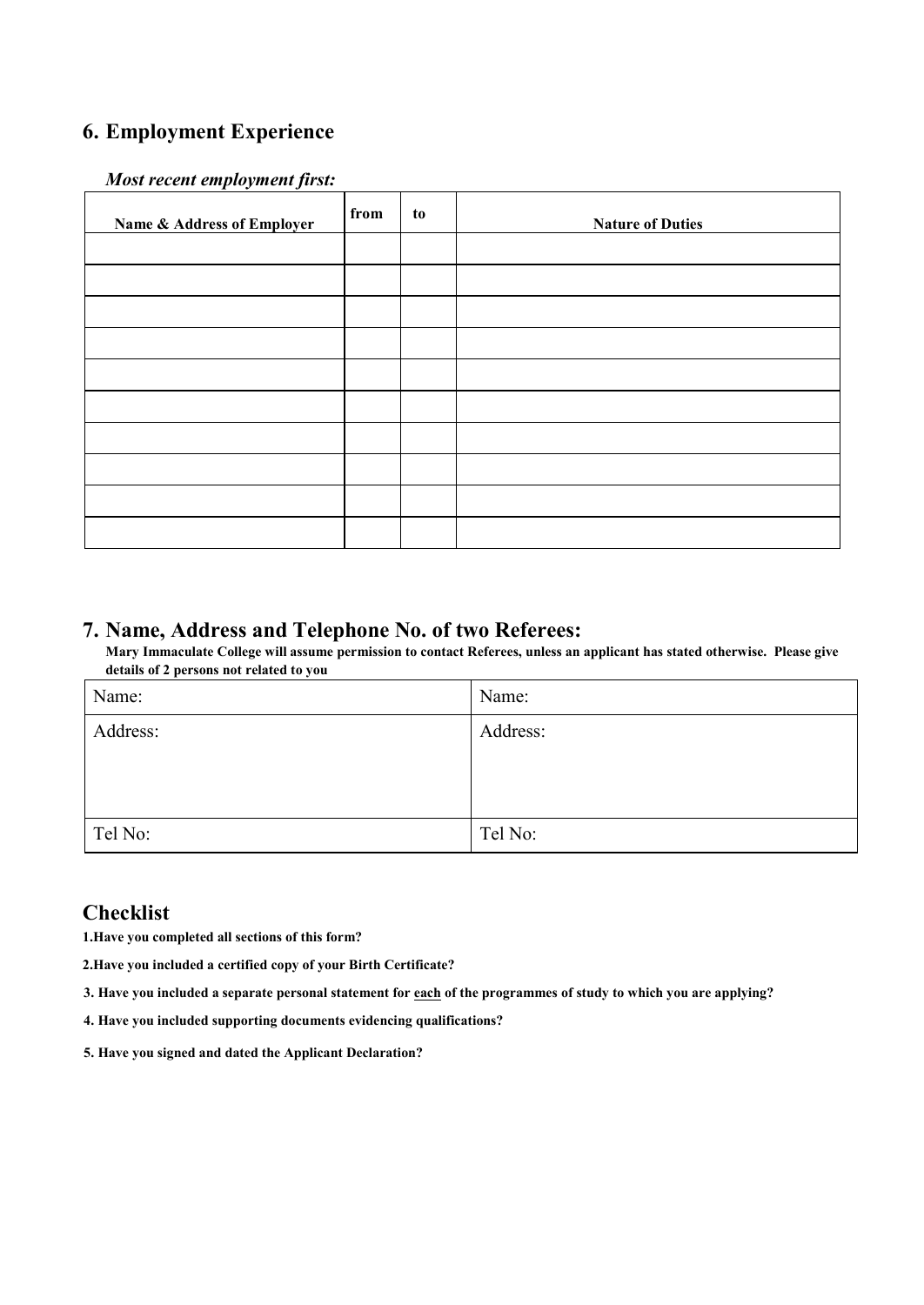## **Applicant Declaration**

#### **Applicant Declaration**

I confirm that the information provided in this application form is true and correct and that any supporting documentation submitted with my application is genuine. I understand that Mary Immaculate College may cancel my application, withdraw or amend it's offer, or terminate my registration at the College if any aspect of my application is found to have been falsified.

#### **Consent to verify qualifications/work experience**

I hereby give my consent to Mary Immaculate College to make enquiries to all referenced institutions/bodies to satisfy itself that the information I have supplied is true and correct.

*At Mary Immaculate College, we treat your privacy seriously. Any personal data which you provide to the College will be treated with the highest standards of security and confidentiality, in accordance with Irish and European Data Protection legislation. To read the Direct Student Application Privacy Notice click* [here](https://www.mic.ul.ie/sites/default/files/uploads/461/Direct%20Student%20Application%20Privacy%20Notice_1.pdf)

Signature: Date: Date:

## **Please Note the following:**

**Certified Copies** of official transcripts for all qualifications, including second level qualifications, as listed must be included with this application. Originals should not be forwarded as the copies are retained by MIC.

**Certified Copy: A copy of the original transcript of results signed, certified and stamped officially as a true copy by a Minister of Religion, Priest, Teacher, Garda, Commissioner for Oaths or a registered Medical Practitioner.** 

If final examinations have not been completed, please indicate the date when results are expected to be available.

**General Entry Requirements for B.Ed Programmes** 

**Grade H5/HD1/HC on a Higher Level Paper in not less than three subjects Grade O6/OD3/OD or H7/HE/HE in three other subjects, in accordance with the Rules and Programme for Secondary Schools.** 

| <b>Subject</b>                   | <b>Irish</b>    | <b>Mathematics</b> | English         |
|----------------------------------|-----------------|--------------------|-----------------|
| <b>Minimum Grade 2017 scheme</b> | H4              | <b>O4 or H7</b>    | <b>O4 or H7</b> |
| Minimum Grade 1992-2016 scheme   | HC <sub>2</sub> | OC2 or HE          | OC2 or HE       |
| Minimum Grade 1985-1991 scheme   | HC.             | OC or HE           | OC or HE        |

## **Additional requirements for the Gaeltacht Entry Route to B.Ed programme:**

Please note that applicants wishing to apply for the Gaeltacht Entry Route to the B.Ed must meet the two criteria listed below, as outlined in Circular 34/2021 from the DES.

- a. Be resident in a Gaeltacht Language Planning area **and**
- b. Must obtain at least a H3 in Leaving Cert Irish.

Apart from the requirement to meet both of the two criteria listed above, applicants must also meet all the other requirements for entry to the B.Ed.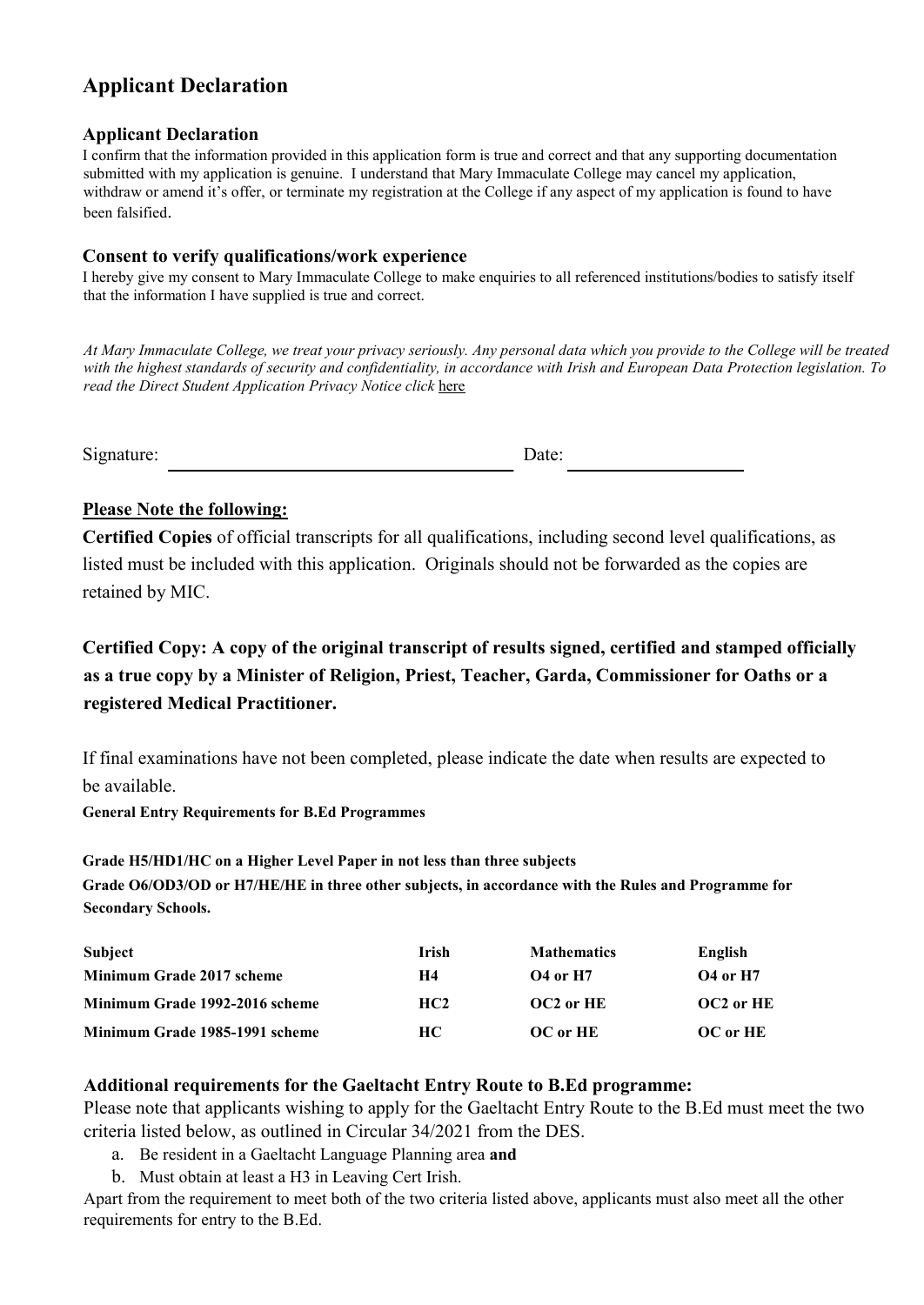## **Guidelines for Personal Statements**

Please prepare a typed personal statement of less than 800 words for each programme of study to which you are applying. Specific guidelines for each programme are given below. Your personal statement should be completed on the attached sheet clearly indicating the relevant programme of study, e.g. *M1005 B.Ed.* Please note that the table will expand as you type. Please remember to print your name and CAO number clearly at the top of each personal statement.

## **Personal Statement for MI004/MI005/006 (B.Ed Applicants)**

Please prepare a typed personal statement under the following headings:

- Why do you wish to apply for this course?
- Have you any work or other experience which might prove advantageous in pursuing the course?
- What attributes or characteristics do you feel you have which make you particularly suitable for the course?
- Other information deemed relevant to the application (include recreational or special interests)

## **Personal Statement for MI008 (B.Ed in Education & Psychology Applicants)**

Please prepare a typed personal statement addressing the following key areas:

- **Motivation**
	- Reasons/Motivation for wishing to undertake the B.Ed in Education and Psychology Programme
	- Interest in and knowledge of both primary teaching and psychology and the relevance of these for your career aspirations

## • **Relevant Experience**

- Work or other experience, relevant within education and/or psychology, which might prove advantageous in pursuing the course
- .

## • **Personal Strengths and Qualities**

- What attributes or characteristics do you feel you have which make you particularly suitable for the course?
- Other information deemed relevant to the application (include recreational or special interests)

## • **Academic Skills**

 Educational Development and Academic Skills (IT skills, writing skills, numeracy skills, scientific interest/skills, study skills)